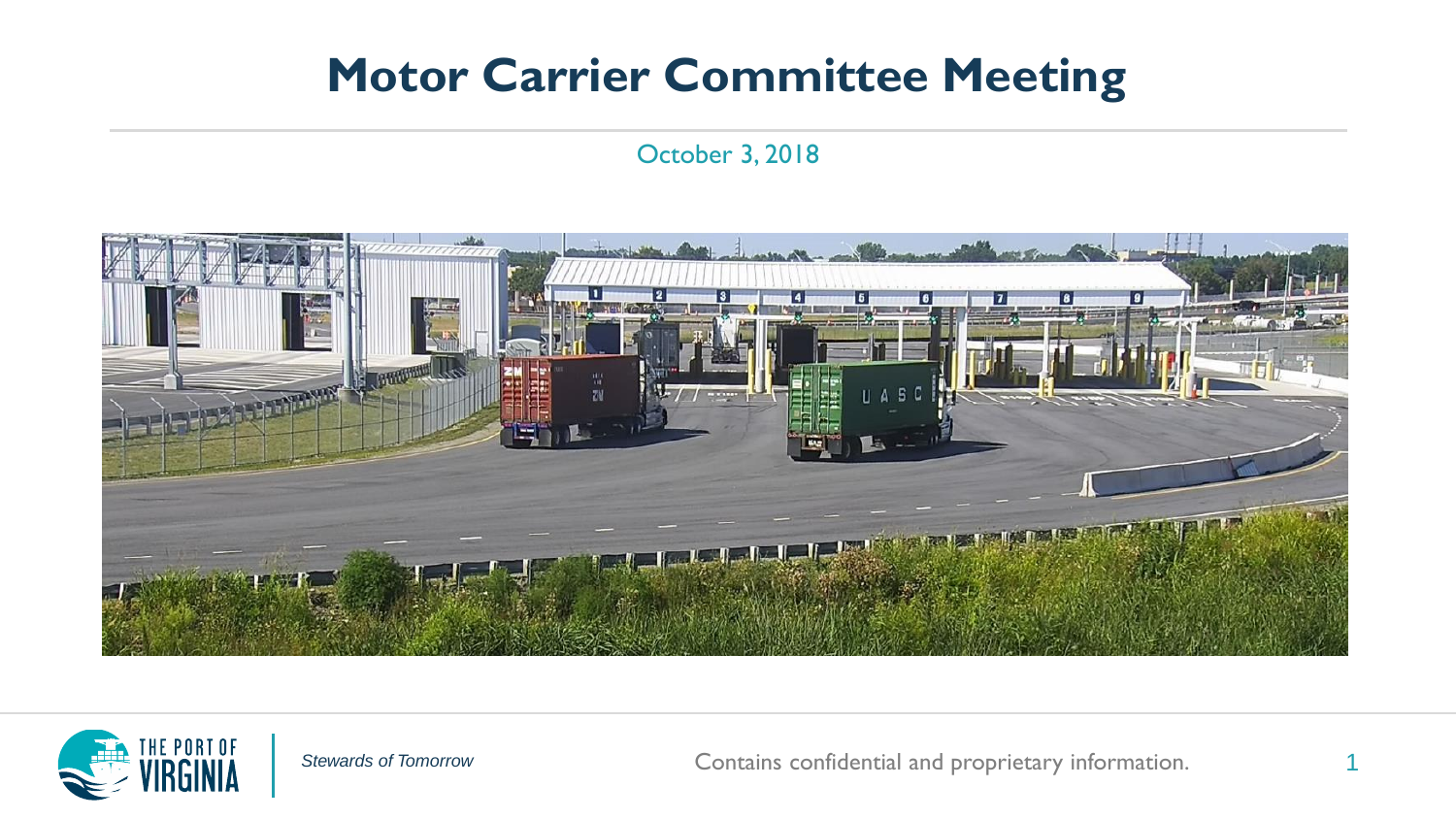#### **POV GATE TURN TIMES**



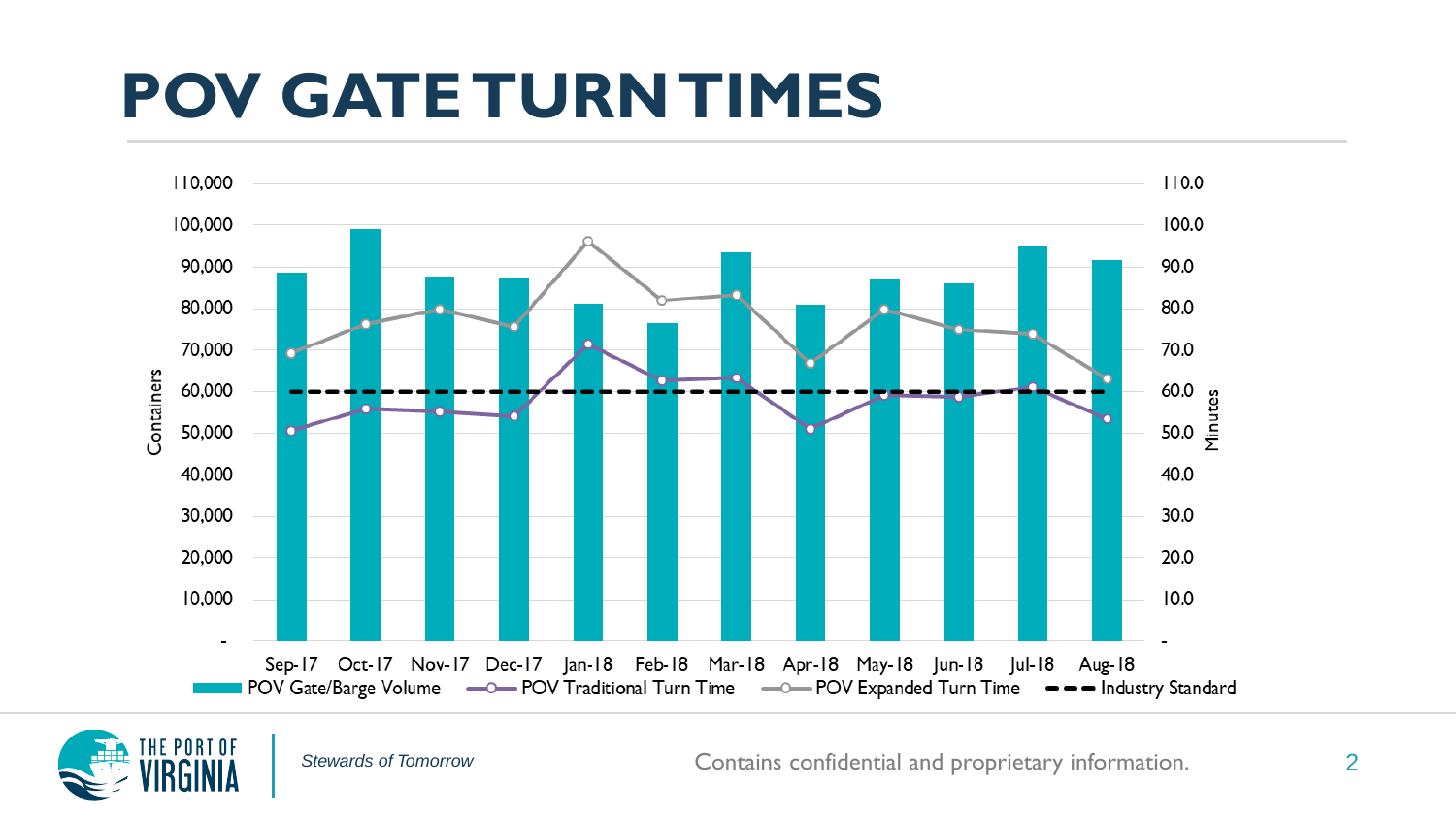#### **NIT GATE TURN TIMES**



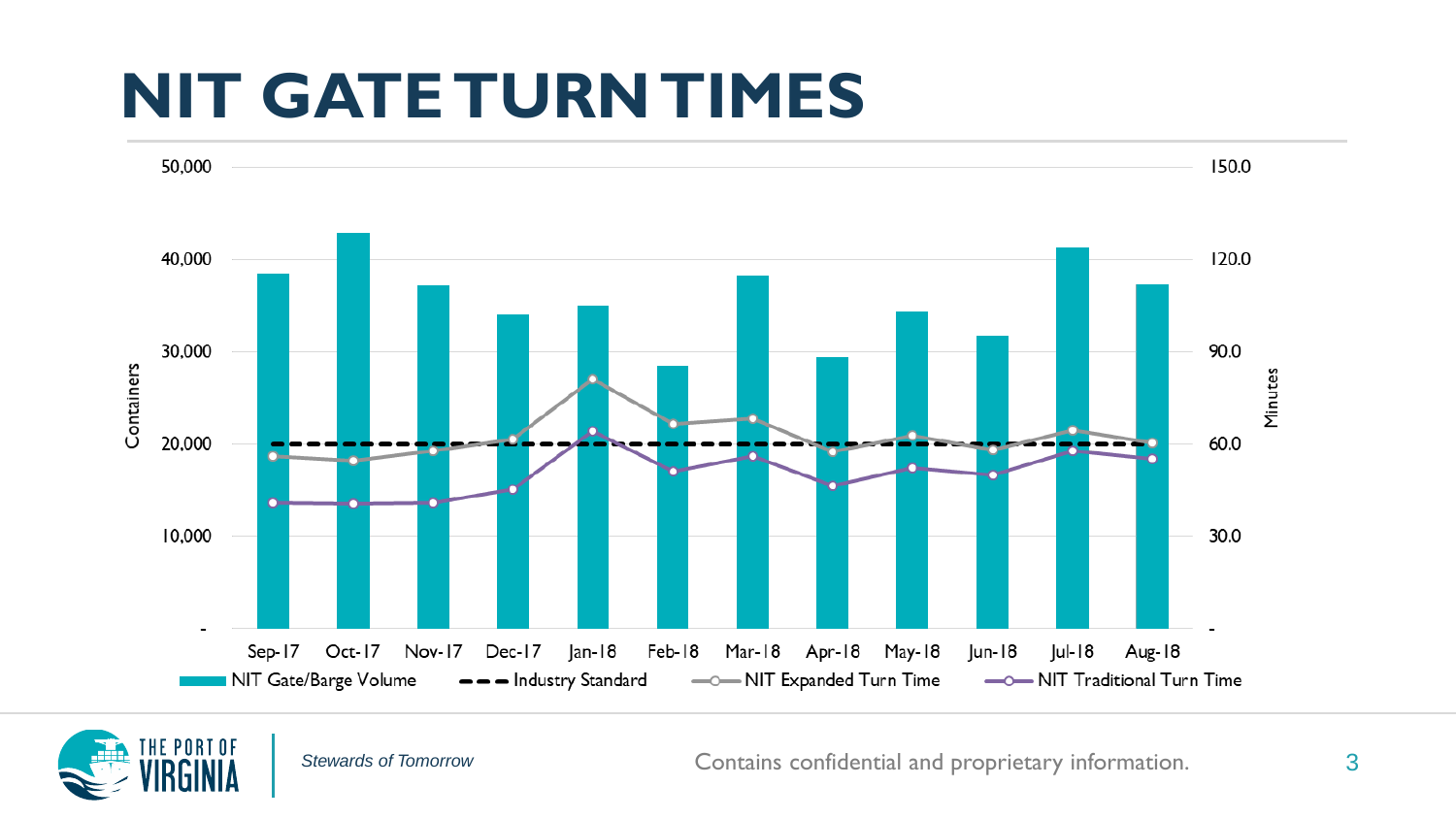#### **VIG GATE TURN TIMES**



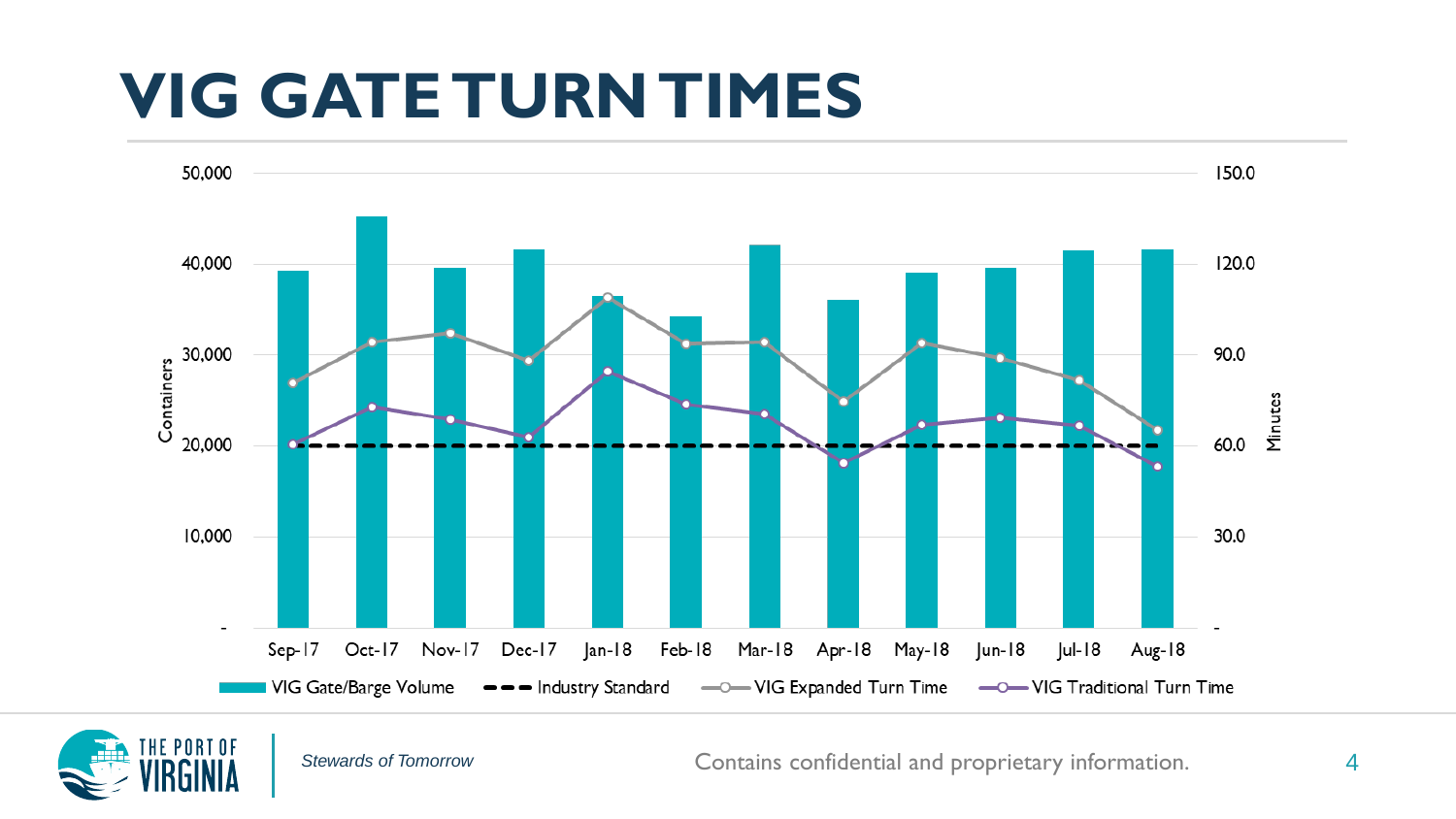#### **PMT GATE TURN TIMES**



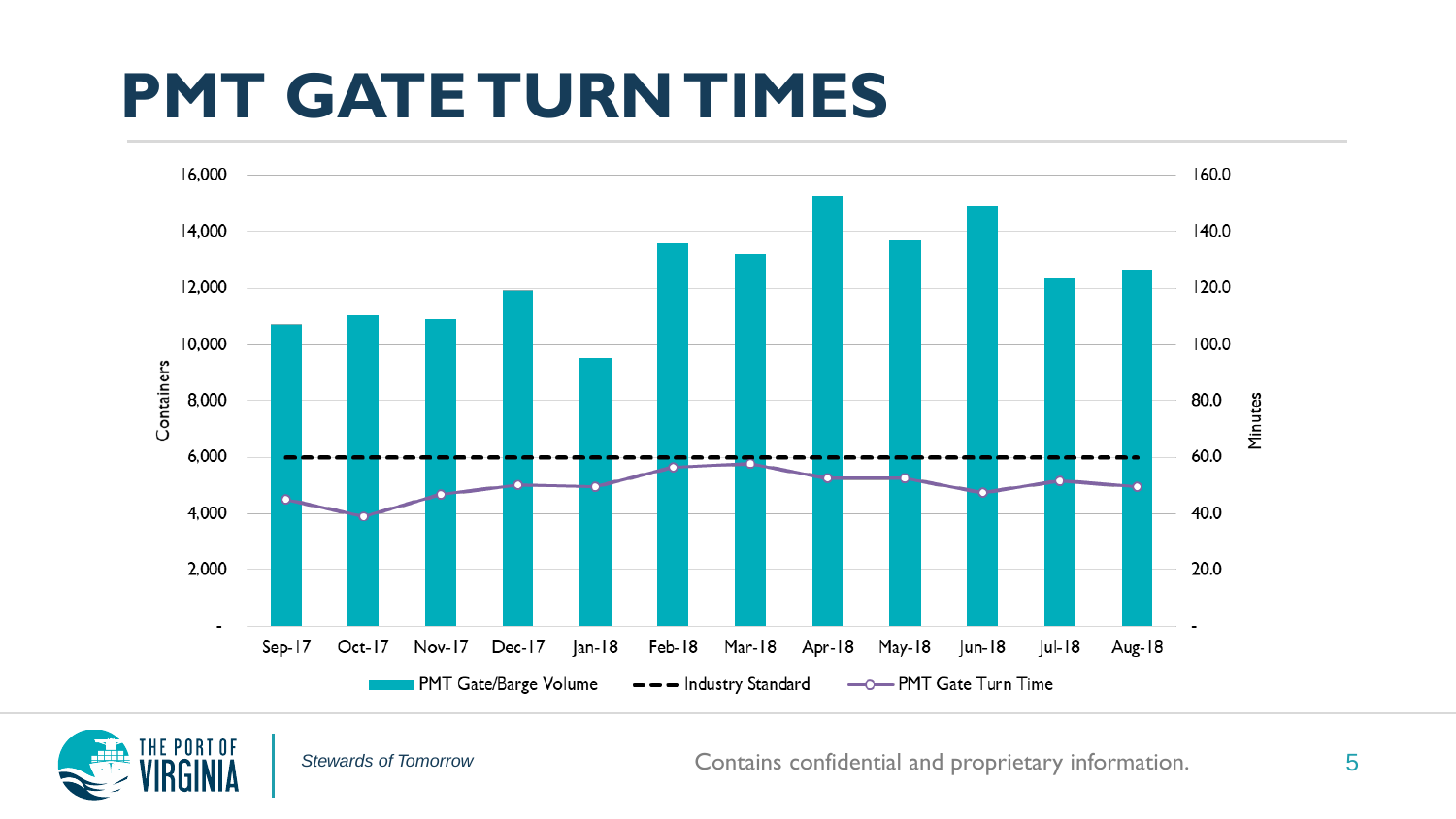### **TRS IMPACT – NIT TURN TIMES**



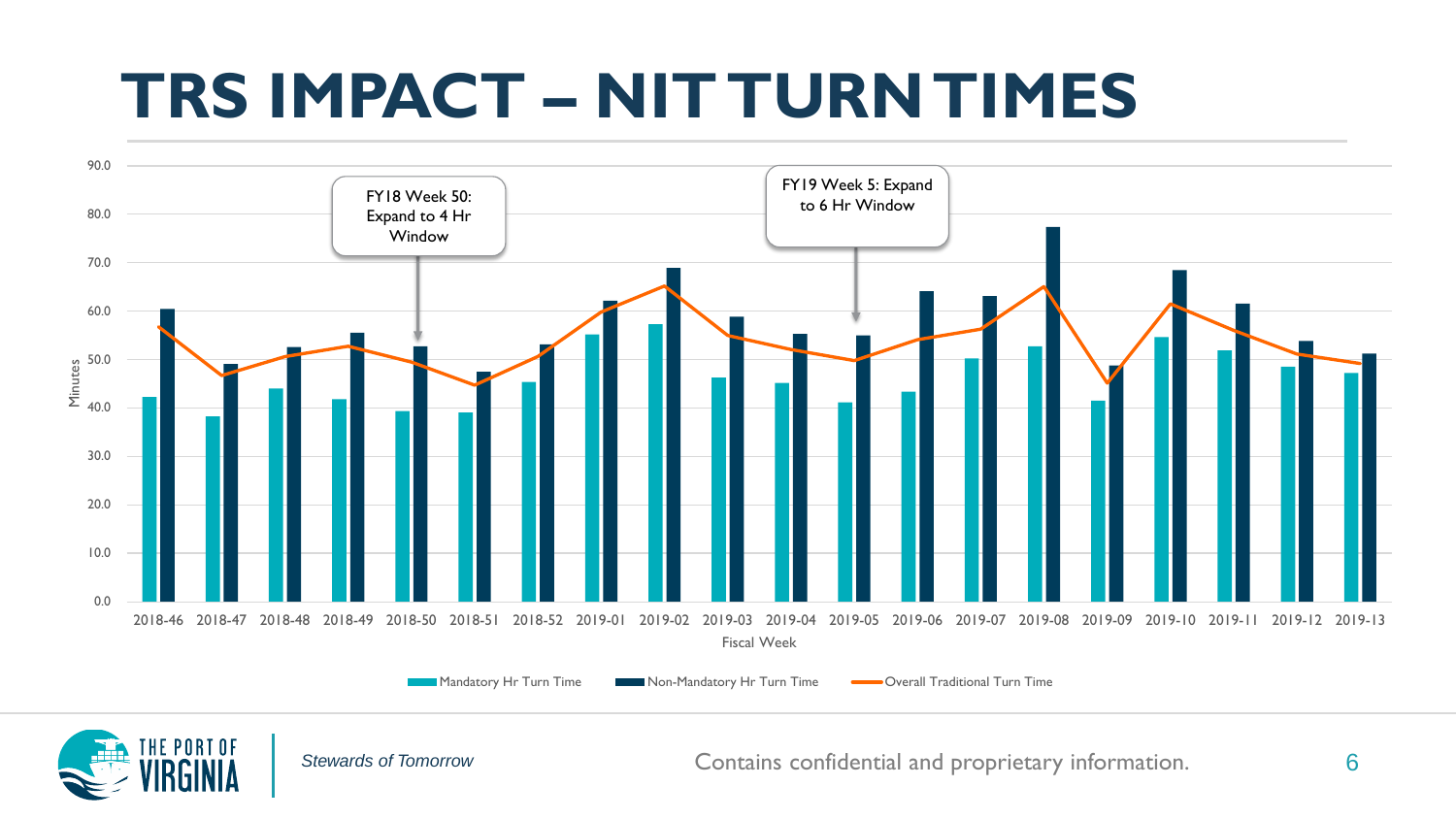### **TRS IMPACT –VIG TURN TIMES**



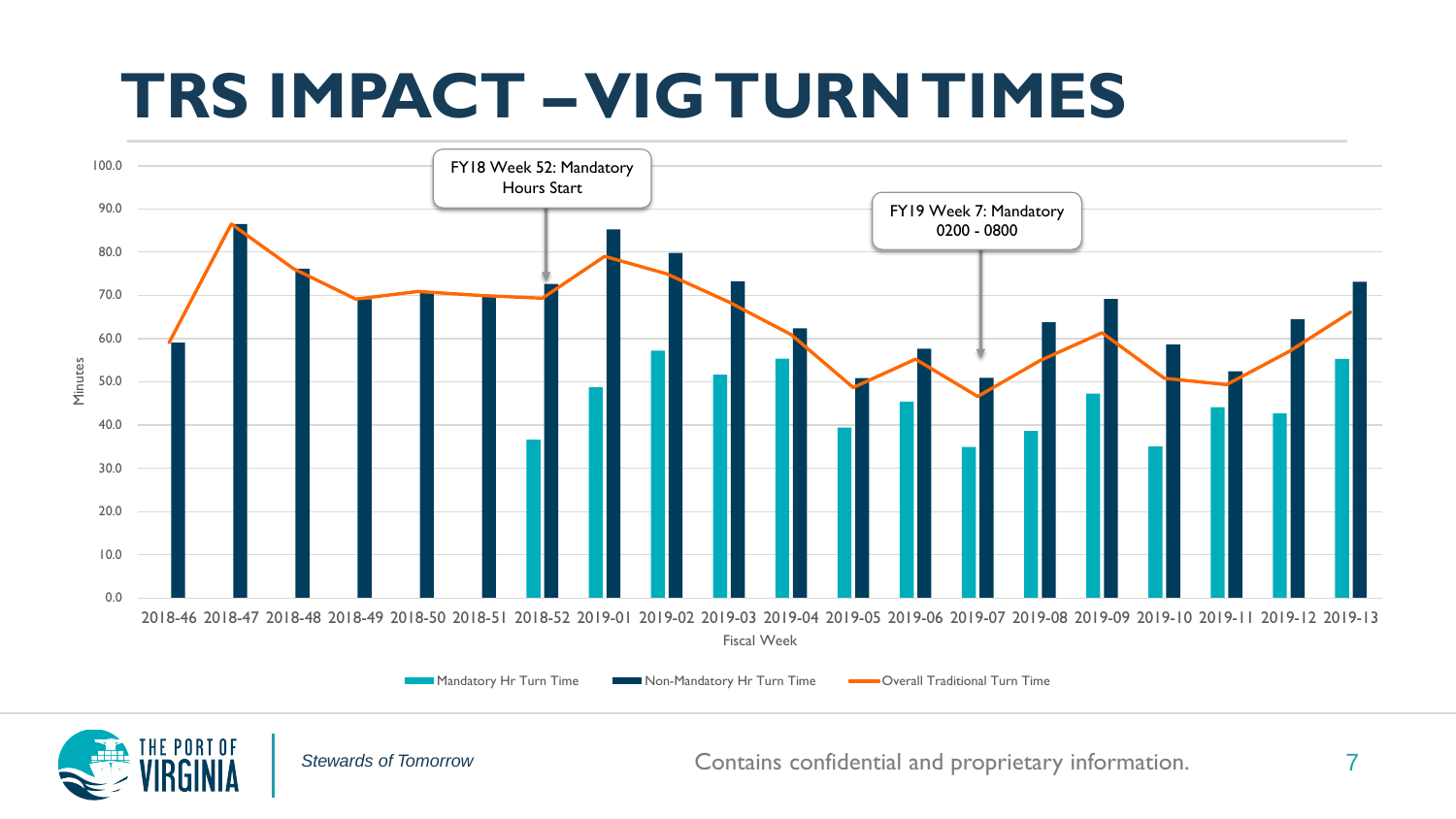### **TRS MISSED APPOINTMENTS**

| NIT: 8/2/18 - 9/30/18 |       |        |                                                                                           | VIG: 8/16/18 - 9/30/18 |       |        |        |
|-----------------------|-------|--------|-------------------------------------------------------------------------------------------|------------------------|-------|--------|--------|
|                       |       |        | Hour Turn Time Booked Used % Booked Missed % Hour Turn Time Booked Used % Booked Missed % |                        |       |        |        |
| 5:00                  | 41.33 | 83.00% | 10.22%                                                                                    | 2:00                   | 41.17 | 77.32% | 14.47% |
| 6:00                  | 44.93 | 79.46% | 12.33%                                                                                    | 3:00                   | 43.44 | 76.88% | 14.46% |
| 7:00                  | 38.20 | 77.89% | 12.62%                                                                                    | 4:00                   | 45.05 | 75.54% | 17.21% |
| 8:00                  | 41.77 | 77.69% | 12.35%                                                                                    | 5:00                   | 44.81 | 72.39% | 18.89% |
| 9:00                  | 47.19 | 76.88% | 12.58%                                                                                    | 6:00                   | 38.53 | 74.91% | 16.82% |
| 10:00                 | 49.94 | 77.04% | 13.14%                                                                                    | 7:00                   | 38.94 | 73.92% | 17.33% |
| Total                 | 43.94 | 78.33% | 12.32%                                                                                    | <b>Total</b>           | 41.44 | 74.99% | 16.67% |

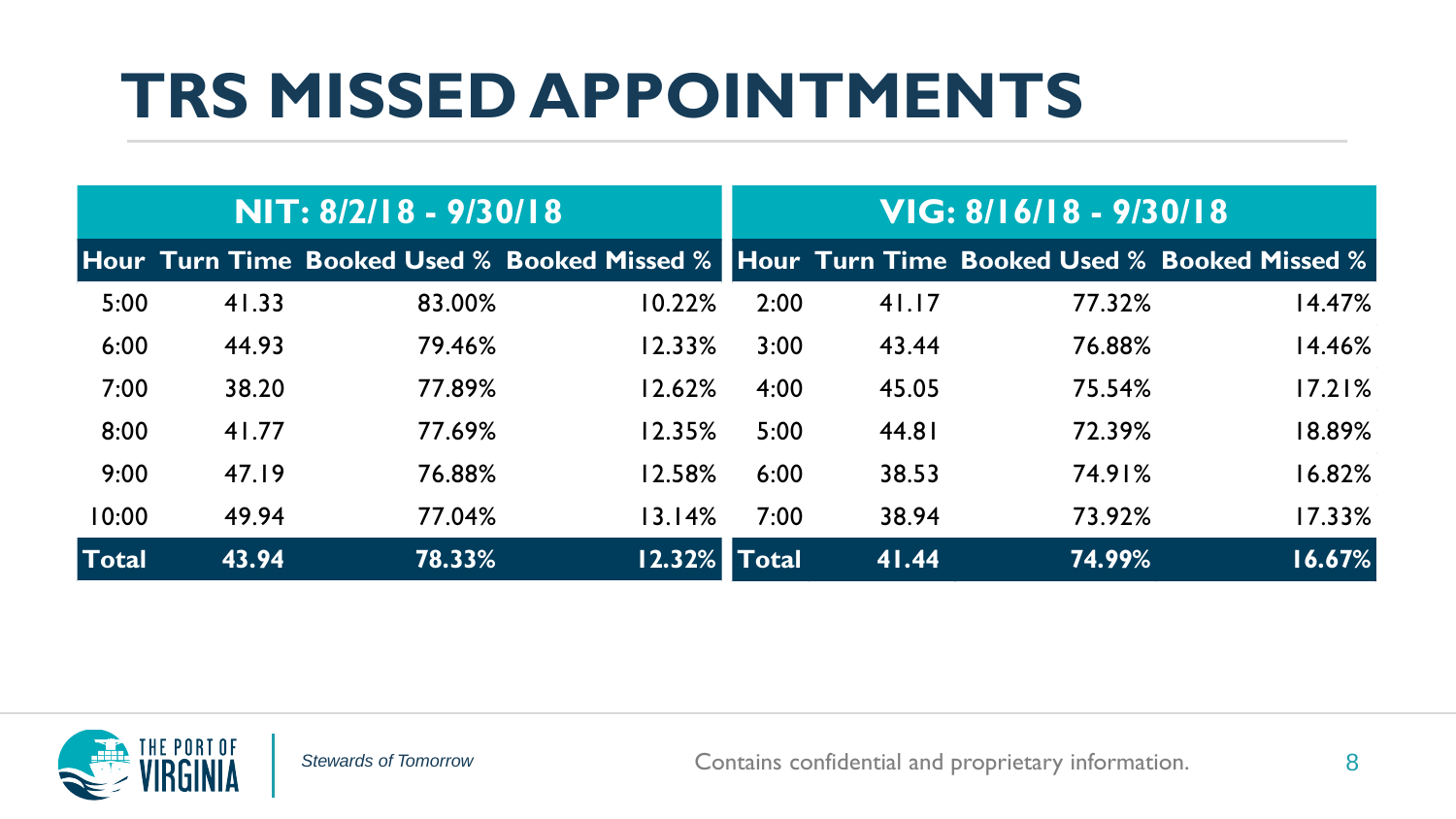#### **WEEKLY METRICS**











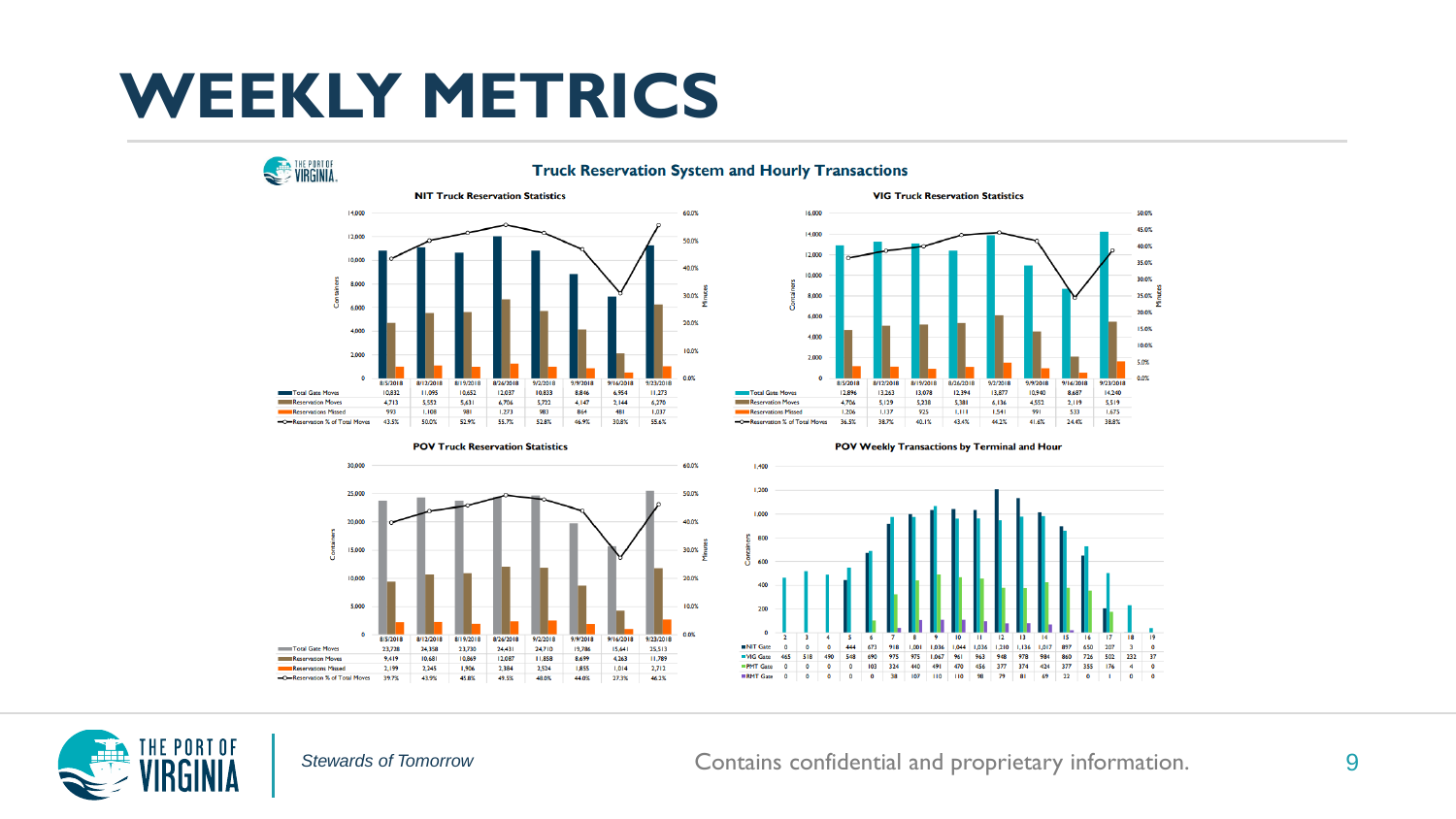#### **TRS Enhancements**

- Two Day Empty Return Matrix Posting
- Generic Empty Container Return
	- Effective today at VIG
	- NIT projected for mid-October
- Additional TRS Team Members

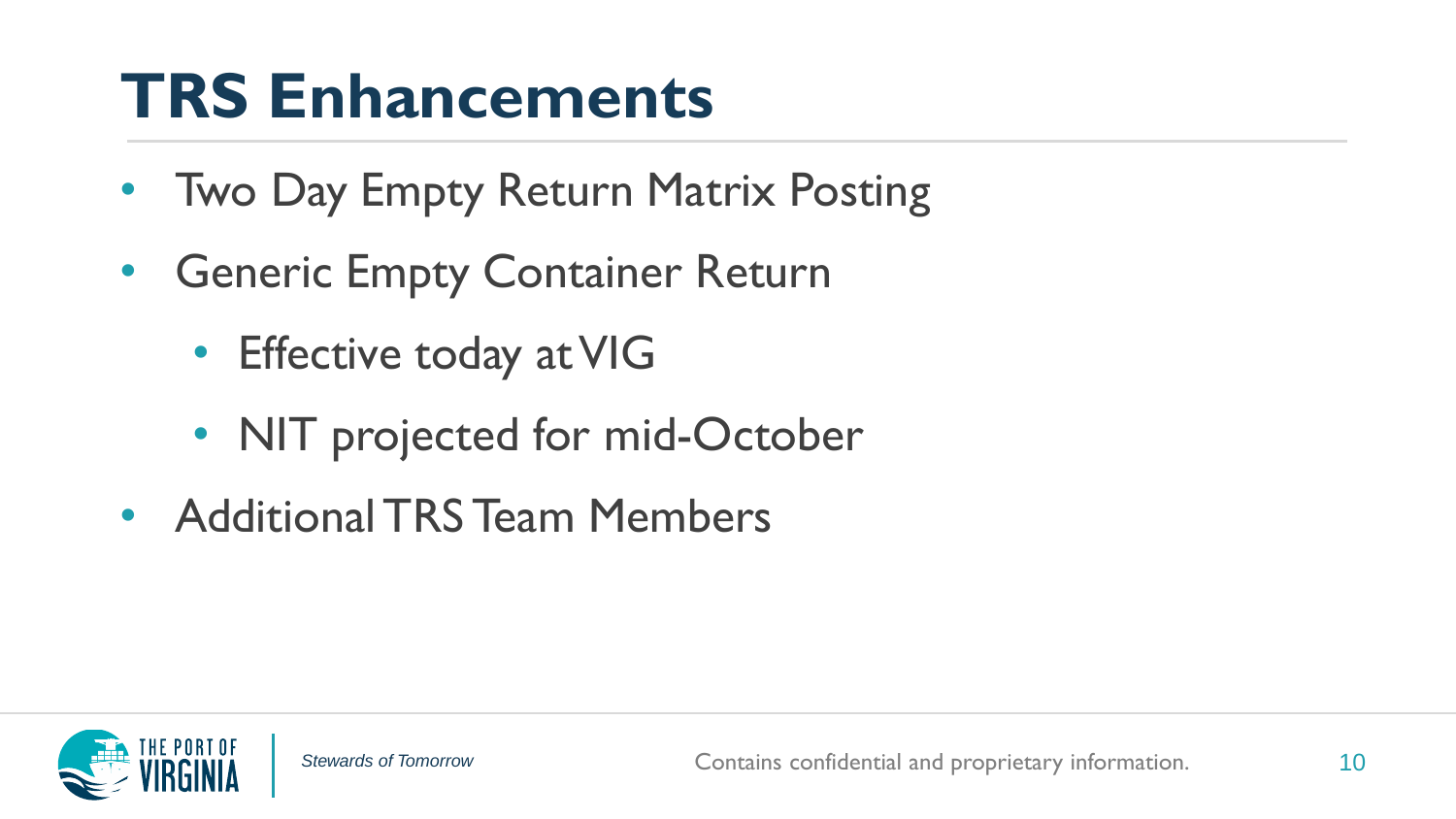## **TRS MANDATORY HOURS**

#### • Current

**NIT**0500 – 1100 Mon-Fri

0700 – 1200 Sat (fully TRS)

**VIG**0200 – 0800 Mon-Fri

0700 – 1200 Sat (fully TRS)

#### • Future

- VIG Expanded TRS mandatory hours effective 10/18/18
- 0200 1000 Mon-Fri

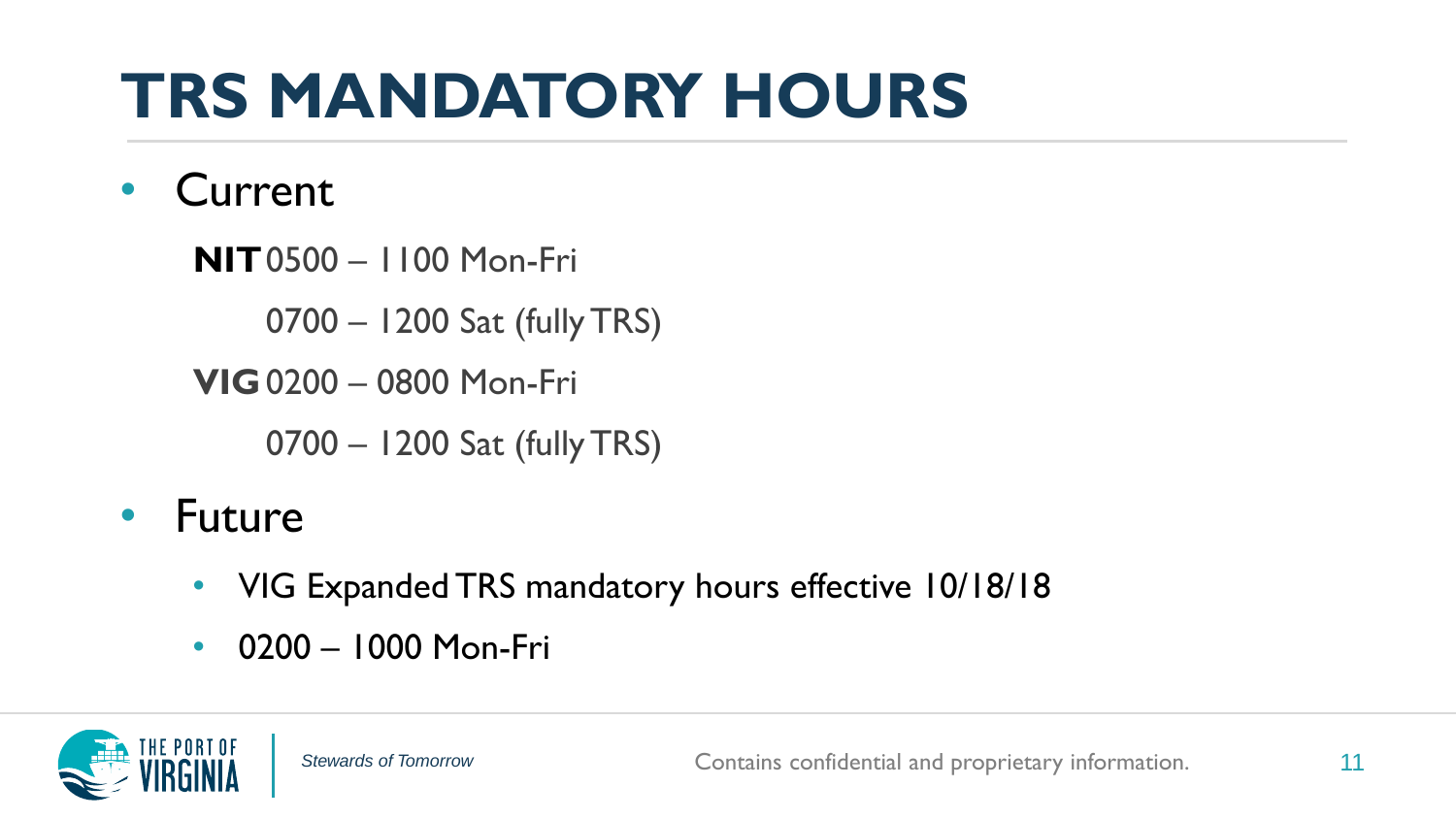### **HRCP Update**

- Chassis Fleet size 17,109 chassis
	- Utilization at 87%
	- Tri-axle Utilization at 45%
	- **OOS** at 6.5%
- Recent Induction 1000 chassis
- Future induction 1000 chassis
- Fleet upgrade
- Offsite Chassis Yards